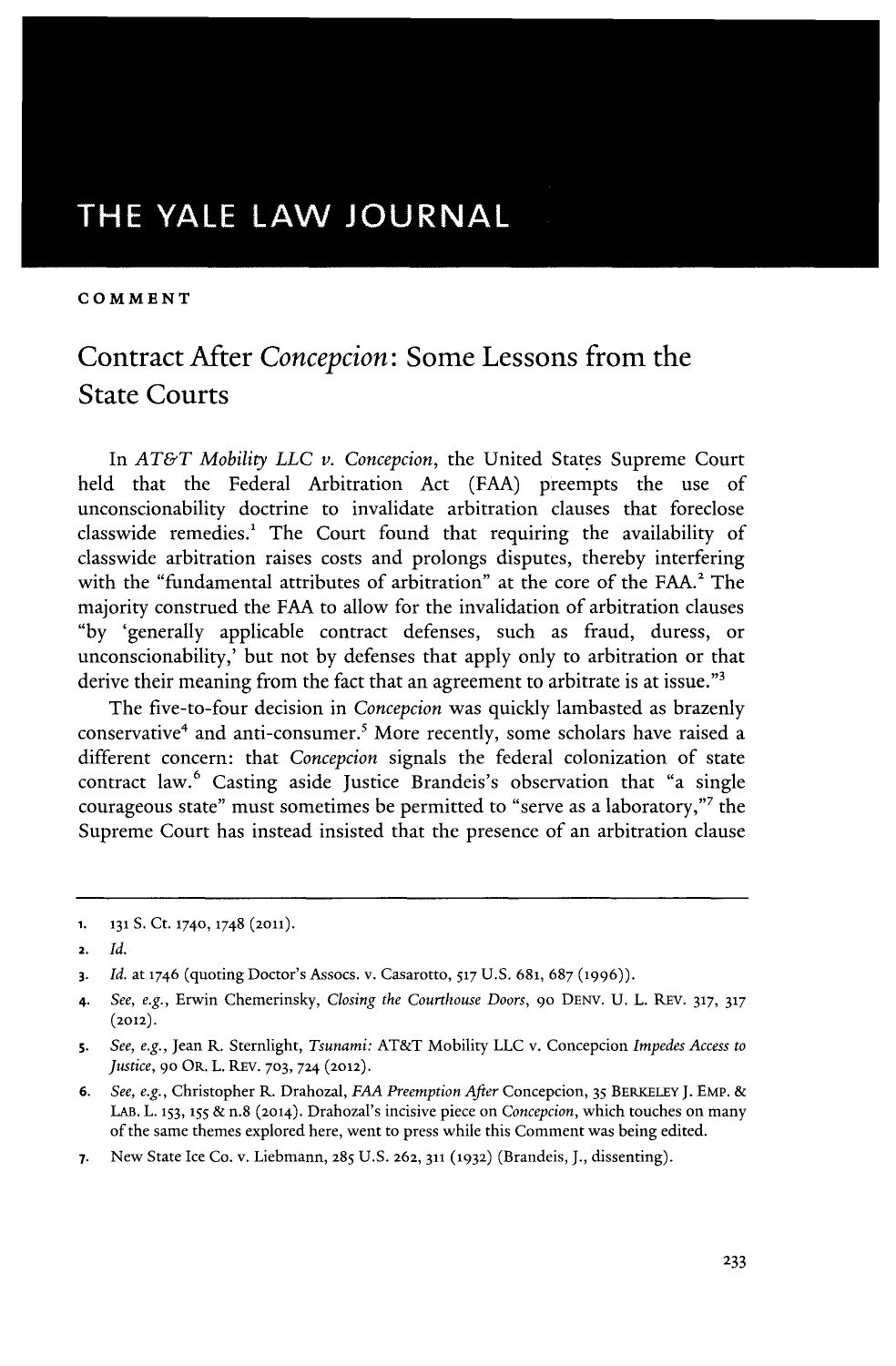prevents state-court judges from applying contract defenses on which they had previously relied for decades.<sup>8</sup>

How much of state contract law remains after *Concepcion?* During the past several years, state courts have been engaged in a tug-of-war with the Supreme Court over the answer to this question. In 2012 and **2013,** several state courts developed theories under which *Concepcion* could be cabined or read narrowly. The Supreme Court then invalidated the most promising of those theories in *American Express Co. v. Italian Colors Restaurant.* In that case, the Court held that class-arbitration waivers cannot be invalidated as unconscionable even when the cost of individually arbitrating a statutory claim vastly exceeds the potential recovery.9 After *Italian Colors,* state judges tugged back yet again, deploying new readings of *Concepcion* that left room for state courts to refuse to enforce at least some forced-arbitration clauses."0

This Comment explores the vitality of state contract law after *Concepcion.* In the three years since the case was decided, state courts have developed a number of innovative, narrow readings of *Concepcion.* These readings, taken together with other opinions that have sought to limit the scope of FAA preemption, show that state-court judges are eager to protect their traditional role as the final arbiter of contracts.

Part I catalogues recent state-court approaches to forced-arbitration clauses, focusing in particular on four arguments: **(1)** *Concepcion* forecloses the use of unconscionability doctrine only when the application of that doctrine would interfere with the "fundamental attributes of arbitration"; (2) *Concepcion* applies to categorical but not case-by-case unconscionability analysis; **(3)** *Concepcion* does not prevent state courts from interrogating the conscionability of the formation of the entire contract; and (4) "arbitration" might be defined narrowly so as to limit the scope of FAA preemption. Building on these theories, Part II suggests a more ambitious avenue for innovation within the space left open by *Concepcion.* By applying duress doctrine to certain contracts containing forced-arbitration clauses, state courts

**<sup>8.</sup>** *Concepcion,* **131 S.** Ct. at 1746-48 (limiting the use ofunconscionability analysis).

**<sup>9.</sup> 133** S. Ct. 2304, **2306 (2013).** Although *Italian Colors* involved a claim under a federal antitrust statute, courts have concluded that the reasoning of *Italian Colors* travels to causes of action based in state law. *See, e.g.,* Machado v. System4 LLC, 993 N.E.2d **332,** 333 (Mass. **2013).** The U.S. Supreme Court itself recently signaled that the applicability of *Italian Colors* should not vary based on whether the underlying claim sounds in state or federal law. *See* CarMax Auto Superstores California, LLC v. Fowler, 134 S. Ct. **1277 (2014)** (vacating a decision that had applied "effective-vindication" theory in a case involving a state-law cause of action).

*lo. See, e.g.,* Sonic-Calabasas A, Inc. v. Moreno *(Sonic I/),* **311 P.3d** 184 (Cal. **2013),** *cert. denied,* **<sup>134</sup>**S. Ct. **2724 (2014).**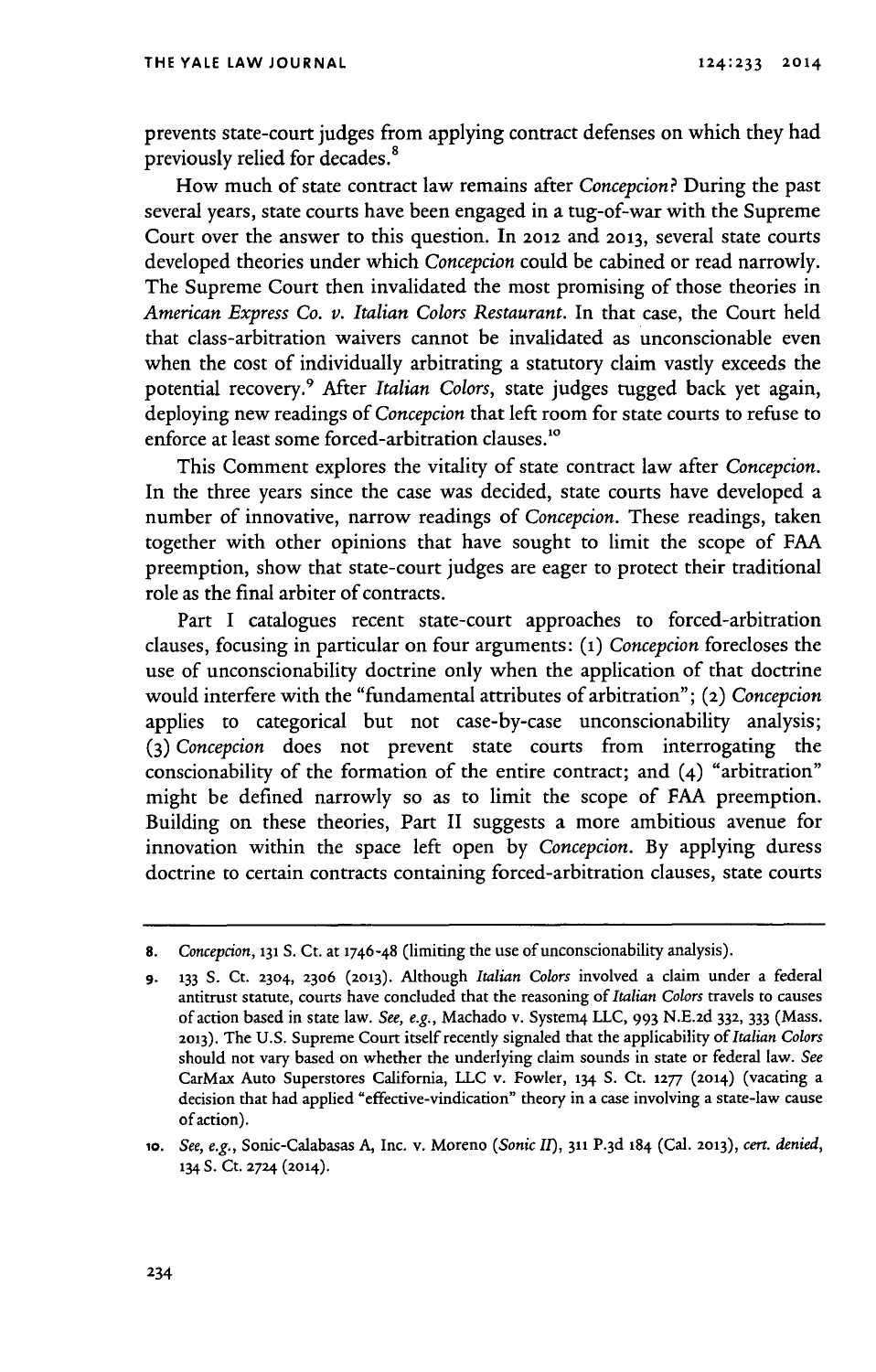and arbitrators" may be able to protect lay claimants while still remaining faithful to Supreme Court precedent.

#### **I. NARROW READINGS OF CONCEPCION**

Many state courts have read *Concepcion* broadly, concluding that it requires judges to enforce nearly all arbitration agreements.<sup>12</sup> Others have applied *Concepcion*, but have done so while casting doubts on its wisdom.<sup>13</sup> Still other courts -particularly those of California, Massachusetts, Missouri, and Washington -have read *Concepcion* narrowly. These readings of *Concepcion* can be grouped into four broad categories.

#### *A. Unconscionability Analysis Survives* Concepcion

In **2005,** the California Supreme Court held in *Discover Bank v. Superior Court* that it was categorically unconscionable to enforce a class-arbitration waiver in a case involving a forced-arbitration clause in a consumer contract and a predictably small amount of damages.'4 In *Concepcion,* the Supreme Court indicated that the *Discover Bank* rule was preempted because it "interfere[d] with the fundamental attributes of arbitration and thus create[d] a scheme inconsistent with the FAA."<sup>15</sup> As examples of rules interfering with the fundamental attributes of arbitration, the Court listed contract defenses that conditioned the enforcement of an arbitration clause on the use of a jury, the use of the Federal Rules of Evidence, or the use of court-monitored discovery.' 6

These three examples do little to resolve the question of which attributes of arbitration are "fundamental." Some commentators have adopted a broad

**ii.** For a discussion of where the duress theory could be argued, see *infra* notes 45-51 and accompanying text.

**<sup>12.</sup>** *See, e.g., McKenzie Check Advance of Florida, LLC v. Betts, 112 So. 3d 1176, 1183 (Fla. 2013)*; Quails v. Alpine Direct Servs., LLC, **2012** WL **2375272** (Ill. App. Ct. 2012); York v. Dodgeland of Columbia, Inc., 749 S.E.2d **139, 153** (Ohio Ct. App. **2013);** Aldridge v. Thrift Fin. Mktg., LLC, 376 S.W. 3d 877, **882** (Tex. Ct. App. **2012);** Cottonwood Fin., Ltd. v. Estes, 81o N.W.2d 852, 858 (Wis. Ct. App. **2012).**

**<sup>13.</sup>** *See, e.g.,* LegalZoom.com, Inc. v. Mclllwain, **429** S.W.3 d **261, 265** (Ark. **2013);** Schnuerle v. Insight Commc'ns Co., 376 S.W.3 d 561, 569 (Ky. 2012); *see also* Kelker v. Geneva-Roth Ventures, Inc., **303 P.3d** 777, 787 (Mont. **2013)** (Baker, J., dissenting).

**<sup>14. 113</sup>** P. <sup>3</sup> d **11oo, 111o** (Cal. **2005),** *abrogated* **by** AT&T Mobility LLC v. Concepcion, **131 S. Ct. 1740, 1751-52** (2011).

**is.** AT&T Mobility LLC v. Concepcion, **131** S. Ct. **1740,** 1748 (2011).

**<sup>16.</sup>** *Id.* at **1747.**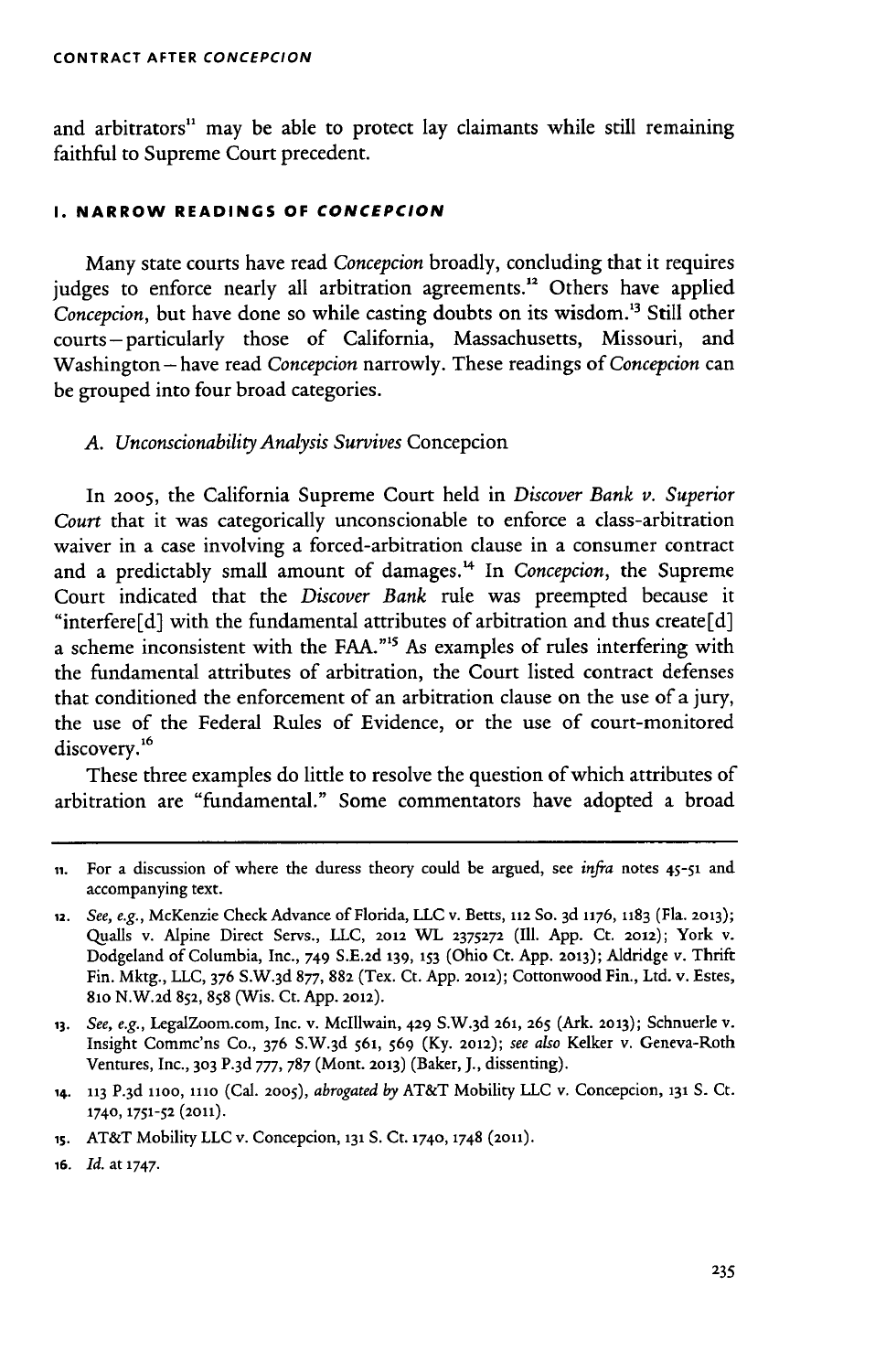definition of "fundamental attributes of arbitration," concluding that the **FAA** preempts the imposition of any contract defense that makes arbitration "more formal, costlier, or less efficient."<sup>17</sup> Others have concluded that the "fundamental attributes of arbitration" may be narrower, and that only contract defenses that are closely analogous to the Court's examples should be struck down.<sup>18</sup> The California Supreme Court recently weighed in on this question in *Sonic-Calabasas A, Inc. v. Moreno (Sonic II).* Justice Goodwin Liu's opinion for the majority persuasively argued that the *Concepcion* Court intended the "fundamental attributes of arbitration" to include low costs, efficiency, speed of dispute resolution, and expert adjudicators.<sup>19</sup>

Significantly, *Concepcion* does not entirely foreclose the use of unconscionability doctrine to invalidate forced-arbitration clauses.<sup>20</sup> On the contrary, state-court judges can use unconscionability rules to police arbitration clauses so long as such rules do not interfere with the "fundamental attributes of arbitration.<sup>"21</sup> For example, California courts have found that

18. Drahozal, *supra* note 6, at 165 & n.67.

**<sup>17.</sup>** Arpan **A.** Sura & Robert A. DeRise, *Conceptualizing* Concepcion: *The Continuing Viability of Arbitration Regulations,* 62 **U.** KAN. L. REv. 403, 449 **(2013).**

**<sup>19.</sup>** Sonic-Calabasas A, Inc. v. Moreno *(Sonic II),* **311** P.3 d 184, 290 (Cal. 2013), *cert. denied,* **134** S. Ct. 2724 **(2014).**

*<sup>20.</sup> See* Michael A. Helfand, *Purpose, Precedent, and Politics: Why* Concepcion *Covers Less Than You Think,* 4 Y.B. **ON** ARB. & MEDIATION **126, 128** (2012).

<sup>21.</sup> *Concepcion* did not address the question of whether the forum is itself a fundamental attribute of arbitration. This leaves open an interesting possibility: states could create arbitration agencies to hear claims arising under state statutes. States could also provide for various procedural protections within these arbitrations, such as the availability of counsel and translators. As long as these new arbitration agencies safeguarded the fundamental attributes of arbitration by providing speedy and informal dispute resolution, they would not be preempted by the FAA. Although it would be difficult to ensure that arbitration agencies provided quick remedies, it would not be impossible. *See* Judith S. McIlwee, Comment, Circuit City *Meets the California Labor Commissioner: Does the FAA Preempt Administrative Claims?,* 40 CAL. W. L. REv. 383, 396-97 & n.124 (2004) (discussing California's administrative procedure for handling employment disputes, which has speedily resolved nearly two million cases). Once the agencies existed, consumers could apply market pressure to force companies to designate the agencies as arbitrators. *See Cheerios Backtracks: It's OK to "Like" Without Losing Your Rights,* NBC NEWS (Apr. **21, 2014,** 12:12 PM), http://www.nbcnews.com/business /consumer/cheerios-backtracks-its-ok-without-losing-your-rights-n85831 [http://perma.cc /4GQD-H6W6] (discussing Cheerios's decision to alter its arbitration clause in response to consumer pressure). State-court judges might also be able to compel arbitration before the state agencies by holding that it would be unconscionable to send parties to the arbitration provider specified in the contract. See Sonic II, 311 P.3d at 289-300 (finding arbitration clause unconscionable because it forced employees to waive their statutory right to an administrative hearing and instead arbitrate under procedures that were more formal and less friendly to the claimant).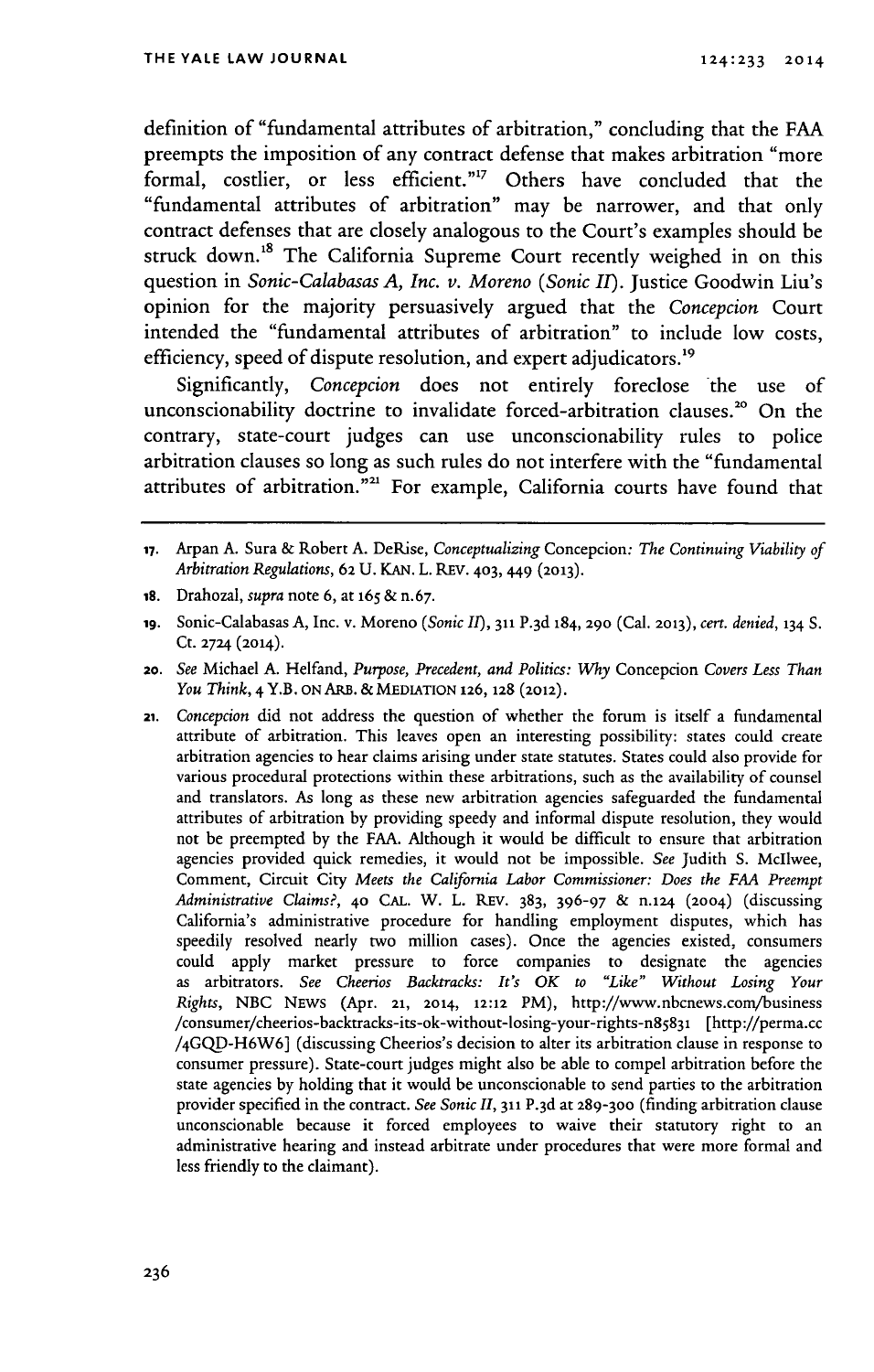arbitration clauses are unconscionable if they include an unreasonable limitation on damages,<sup>22</sup> if they impose a "threshold" amount in controversy before claimants can arbitrate,<sup>23</sup> or if they allow a prevailing employer to recoup attorneys' fees without making the same provision for a prevailing claimant.<sup>24</sup> These decisions concerned contract terms that had nothing to do with the cost, speed, or efficiency of the arbitration proceeding. Therefore, the courts concluded that there was no basis for the FAA to preempt the state's determination that these provisions were unconscionable.

### *B. The FAA Preempts Only Categorical Unconscionability Rules*

Other courts have concluded that the FAA has preemptive force only when states have adopted *across-the-board* rules requiring some feature of an arbitration agreement to be held *categorically* unconscionable. On this view, the problem with the *Discover Bank* rule was its breadth; it required the invalidation of class-arbitration waivers even when they existed within decidedly pro-consumer contracts "that might . . . otherwise [have been] conscionable under [state] law."<sup>25</sup> In the wake of *Concepcion*, some courts have concluded that as long as judges determine unconscionability through a context-based, *case-by-case* approach,<sup>26</sup> the FAA will not necessarily preempt a judicial determination of unconscionability.

The Washington Supreme Court pioneered this approach. In *Gandee v. LDL Freedom Enterprises, Inc.,* that court considered three terms contained within the arbitration clause of a debt-adjustment contract: a "loser pays" provision, a venue provision, and a provision requiring arbitration within thirty days of the emergence of the dispute.<sup> $27$ </sup> The court also considered the validity of the contract's severability clause.<sup>28</sup> After separately considering each of the four clauses *"based on the specific facts at issue in the current case,"29* the *Gandee* court concluded that the three provisions of the arbitration clause were substantively unconscionable and that the arbitration clause could not be

- 22. Harper v. Ultimo, **7** Cal. Rptr. **3d** 418 (Ct. App. **2003).**
- **23.** Little v. Auto Stiegler, Inc., 63 P. 3d 979 (Cal. **2003).**
- 24. Ajamian v. CantorCO2e, L.P., **137** Cal. Rptr. 3d **773** (Ct. App. **2012).**
- **25.** Gandee v. LDL Freedom Enters., Inc., **293** P. <sup>3</sup> d **1197, 1203** (Wash. **2013).**

- **27.** *Gandee,* **293** P.3 d at **1200-01.**
- **28.** *Id.* at **1201.**
- 29. *Id.* at **1203** (emphasis added).

**<sup>26.</sup>** *Id.* at **1202-03;** *see also* Saleemi v. Doctor's Assocs., Inc., **292** P. 3d lo8, **113** (Wash. **2013)** (discussing *Gandee's* case-by-case approach).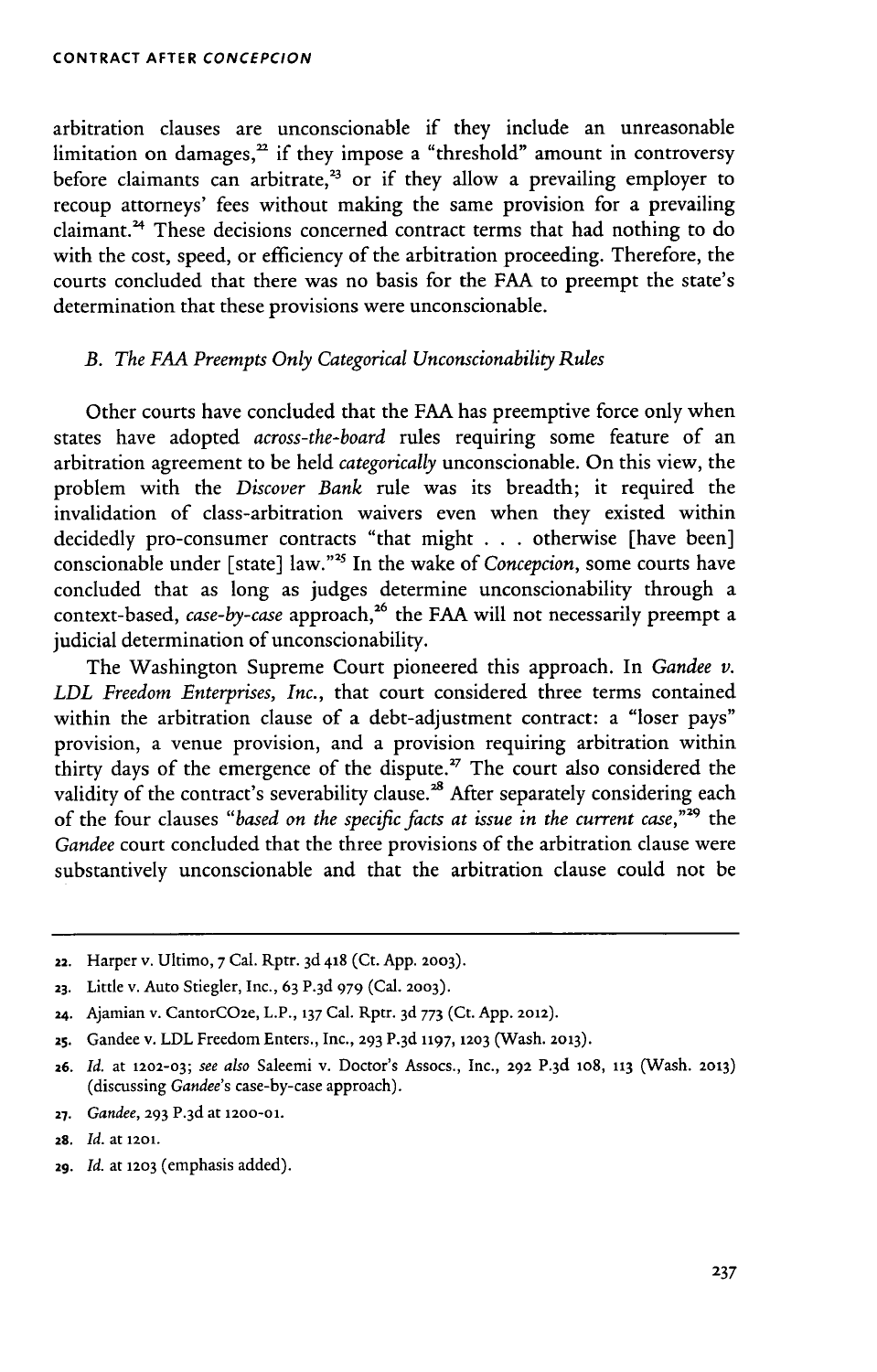severed from the contract. To date, the Supreme Court of Missouri<sup>30</sup> and the lower courts in California<sup>31</sup> have embraced the *Gandee* approach.

## *C. The FAA Permits Courts to Interrogate the Conscionability of the Formation of the Entire Contract*

In his seminal article *Contract as Thing,* Arthur Leff argued that contracts of adhesion are not actually contracts at all; rather, they are "unilaterally manufactured commodities" and "products of non-bargaining."<sup>32</sup> In Leff's view, the agreement at issue in *Concepcion* would best be described not as a contract but as a *product-* a "thing" that could be bought and sold, but whose terms could not be negotiated.33 **On** this theory, applying unconscionability analysis to arbitration clauses misstates the problem **by** committing a classification error. The significant issue is not whether the arbitration clause is unconscionable, but rather whether the "contracty thing $[ ]^{n_{34}}$  containing the arbitration clause can even be classified as a contract.

Some states, while stopping short of classifying contracts as products, have used similar arguments as a kind of background principle that counsels for aggressive interrogation of a contract's formation. For example, the Missouri Supreme Court held in *Brewer v. Missouri Title Loans (Brewer II)* that the conscionability of a class-arbitration waiver should be determined **by** applying contract law to determine whether the formation of the *agreement as a whole* was conscionable.<sup>35</sup> In that case, the court held that a gross imbalance in bargaining power rendered a consumer arbitration clause unconscionable. The evidence in that case "demonstrated that no consumer ever successfully had renegotiated the terms of the title company's arbitration contract."<sup>36</sup> Eager to

**35.** *Brewer I,* 364 S.W.3 d at **490-91.**

**<sup>30.</sup>** Brewer v. Missouri Title Loans *(Brewer II),* **364 S.W. 3d 486, 490-91** (Mo. **2012)** (en banc), *cert. denied,* **133 S.** Ct. **191 (2012).**

**<sup>31.</sup>** *See, e.g.,* Vargas v. Sai Monrovia B, Inc., **157** Cal. Rptr. **3d 742, 753 (Ct. App. 2013).**

**<sup>32.</sup>** Arthur Allen Leff, *Contract as Thing,* **19** AM. **U.** L. **REV. 131, 147 (1970).**

**<sup>33.</sup>** Significantly, products can be regulated **by** the state. For example, a state could decide that if an agreement to provide cell-phone service cannot be negotiated **by** the consumer, then that agreement is actually a *product* rather than a *contract.* Such a decision would make this agreement a non-contract for the purposes of state law, thereby removing the agreement from under the aegis of the **FAA** and enabling its direct regulation as a product. Leff notes that, *"when seen as products,* ["things"] have been regulated as to quality for quite a long time. Life insurance contracts, for instance, have been in effect written **by** deputy insurance commissioners for years." *Id.* at **149-50.**

*<sup>34.</sup> Id.* at **155.**

**<sup>36.</sup>** *Id.* at 493.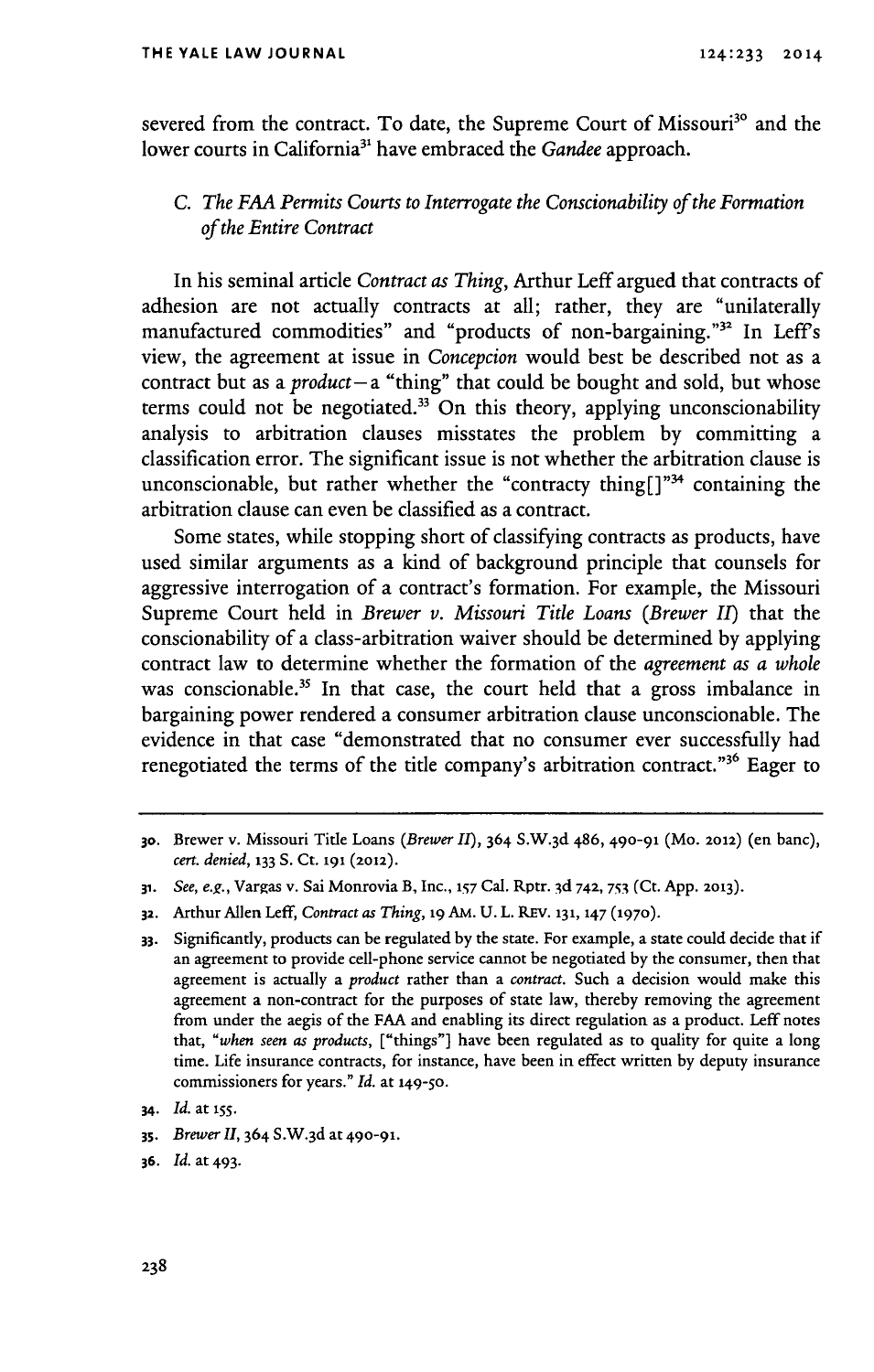regain some authority over state contracts, judges in New Jersey and Hawaii have already begun to embrace certain tenets of the *Brewer II* approach.<sup>37</sup>

Although the *Brewer II* court framed its approach in the language of procedural unconscionability, the argument here is similar to Leff's: negotiation and bargaining are an essential part of contract. If state courts find that some agreement seems too unfair - for example, if the agreement cannot be negotiated or altered in any way-then the court could hold that no valid contract was ever formed.<sup>38</sup> No federal statute can stop a state-court judge from ruling that a boilerplate agreement containing an arbitration clause is simply not a contract under state law. Over time, state-court judges concerned with formation will find that some contracts were validly formed and others were not. The result will be a body of case law that channels Leff's arguments by regulating the way in which merchants and employers write their arbitration clauses.

### *D. Defining "Arbitration" Narrowly*

The FAA applies only to arbitrations.<sup>39</sup> Therefore, as Christopher Drahozal has noted,<sup>40</sup> any mode of dispute resolution that does not constitute an arbitration is not protected by the statute.

The courts of appeals currently are divided over the question of whether to define "arbitration" under the FAA by reference to state law or **by** reference to federal law.41 If "arbitration" can be defined by state law, then a state legislature would be free to decide that arbitrations must include certain procedural protections, such as the assistance of counsel or even the availability of classwide remedies. If an arbitration agreement executed in that state did not provide such protections, then state judges could hold that the procedure

**<sup>37.</sup>** *See, e.g.,* Siopes v. Kaiser Found. Health Plan, Inc., **312** P. 3d 869, **871** (Haw. **2013),** *as corrected* (Sept. **26, 2013);** *id.* at 896 n.13 (Acoba, J., concurring); NAACP of Camden Cnty. **E.** v. Foulke Mgmt. Corp., 24A.3d777, **792 (N.J.** Super. Ct. App. Div. 2011).

**<sup>38.</sup>** The *Brewer II* court did not cite or discuss *Prima Paint Corp. v. Flood & Conklin Manufacturing* Co., 388 U.S. 39S, 404 (1967). Some have interpreted *Prima Paint* to require that arbitrators, rather than courts, resolve questions relating to the formation of an entire contract that happens to contain an arbitration clause. For a fuller discussion of *Prima Paint,* see *infra* notes 45-51 and accompanying text.

**<sup>39.</sup>** Federal Arbitration Act, 9 U.S.C. **§** 2 (2012); *see* Drahozal, *supra* note 6, at **172** & nn.lo6-1o7.

**<sup>40.</sup>** Drahozal, *supra* note 6, at **172-73.**

<sup>41.</sup> Bakoss v. Certain Underwriters at Lloyds of London Issuing Certificate No. **0510135, 707** F.3d 140, 143 (2d Cir. 2013) (noting that four circuits - the First, Second, Sixth, and Tenth define "arbitration" by reference to federal common law, while two others -- the Fifth and Ninth - apply state law).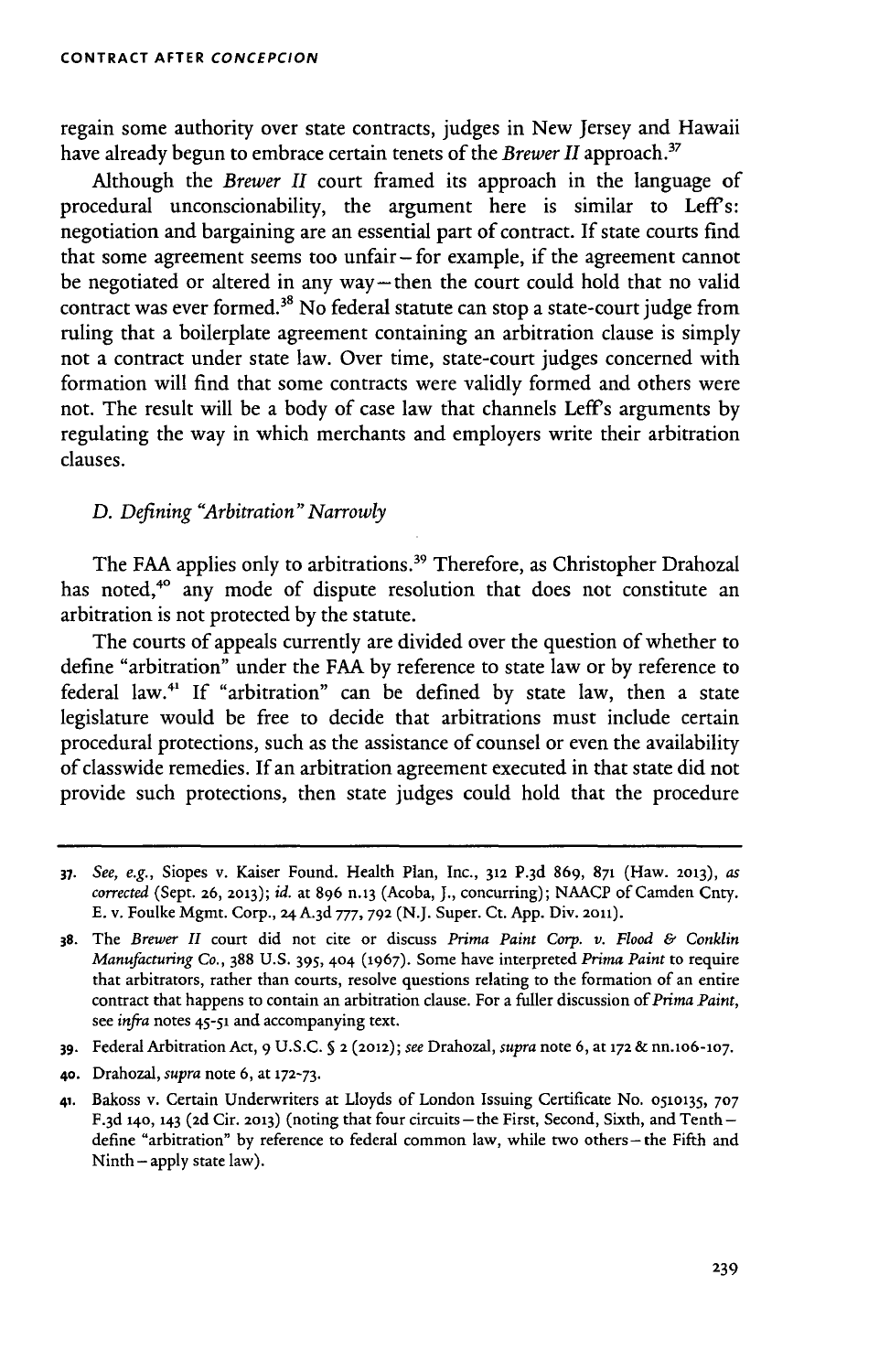contemplated by the agreement was not an arbitration and therefore was not protected by the FAA. After making such a finding, the state court would be free to strike down the "agreement" on any grounds it desired.

Some state courts have already taken steps in this direction. For example, California courts have concluded that, under California law, "arbitration" requires a neutral decision maker; when decision-making processes have called for biased arbitrators, the California courts have held that the process was not an "arbitration" and was therefore not governed by the **FAA.'**

### **II. APPLYING DURESS DOCTRINE TO FORCED-ARBITRATION CLAUSES**

Nothing in the FAA prevents courts from invalidating forced-arbitration clauses on the basis of "generally applicable contract defenses, such as fraud, duress, or unconscionability."<sup>43</sup> Thus, claimants challenging such an arbitration clause may be able to avoid federal preemption if they frame their defense in the language of formation rather than in the language of unconscionability. As of 2014, however, many litigants (and judges) are making the right arguments with the wrong words. In *Brewer II,* for example, the Missouri Supreme Court found an arbitration agreement unconscionable since it was non-negotiable and one-sided.<sup>44</sup> That opinion could have framed this power imbalance as a formation issue (duress) rather than as a publicpolicy issue (unconscionability).

The threshold question of who should adjudicate these contract defenses  the court or the arbitrator-is a difficult one. In *Prima Paint Corp. v. Flood & Conklin Manufacturing* Co., the U.S. Supreme Court held that "a federal court may consider only issues relating to the making and performance of the agreement to arbitrate."<sup>45</sup> Under *Prima Paint's* "separability doctrine," questions relating to the making of the *entire contract* cannot be heard by a court and must instead be resolved by the arbitrator.<sup>46</sup> Although authorities are

**<sup>42.</sup>** Cheng-Canindin v. Renaissance Hotel Assoc., 57 Cal. Rptr. 2d 867, 875 (Ct. App. 1996).

<sup>43.</sup> AT&T Mobility LLC v. Concepcion, **131** S. Ct. 1740, 1746 (2011) (internal quotation marks omitted); see *id.* at **1753** (Thomas, J., concurring).

<sup>44.</sup> Brewer v. Missouri Title Loans *(Brewer II),* 364 S.W.3 d 486,493-94 (Mo. 2012), *cert. denied,* **<sup>133</sup>S.** Ct. **191** (2012).

<sup>45.</sup> **388** U.S. 395, **404** (1967).

<sup>46.</sup> *Id.* at 403-04; *see 9* U.S.C. § 4 (2012) (providing that a court must order arbitration once "satisfied that the making of the agreement for arbitration or the failure to comply therewith is not in issue"); *see also* Buckeye Check Cashing, Inc. v. Cardegna, 546 U.S. 44o, 443 (2006) (discussing this doctrine).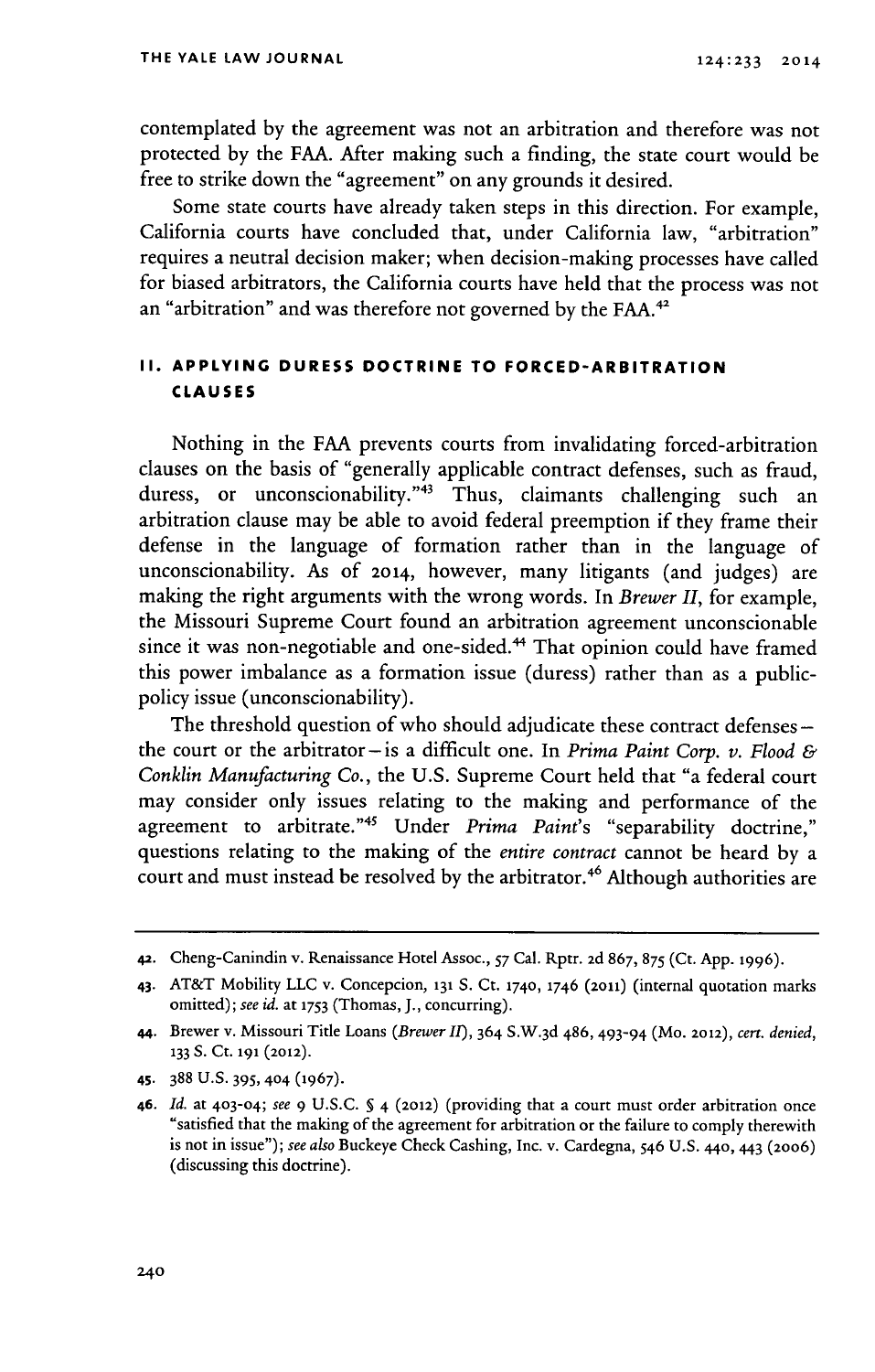divided on the question,<sup>47</sup> there are good reasons to believe that courts *can* hear contract-defense claims that apply to both the arbitration clause and the contract generally.<sup>48</sup> A full dissection of this "much-litigated"<sup>49</sup> and "hotly contested<sup>"50</sup> question is beyond the scope of this Comment. But even if parties are not able to litigate the duress argument outlined below, they can make still the same argument to their arbitrator.<sup>51</sup>

Notwithstanding *Prima Paint,* a number of state courts have recently refused to uphold arbitration agreements on the grounds that the contract containing them was not validly formed.<sup>52</sup> That trend must now be expanded.

- **47.** *Compare* Nagrampa v. MailCoups Inc., 469 F. 3d **1257, 1263-64** (9 th Cit. **2006)** (en banc) (holding that the court could reach the merits of a claim that an arbitration clause was entered under duress even though the same argument could have applied to the contract generally), *with In re* RLS Legal Solutions, LLC, **221** S.W. 3d **629, 632** (Tex. **2007)** (per curiam) ("Unless the arbitration provision alone was singled out from the other provisions, the claim of duress goes to the agreement generally and must be decided in arbitration."), Brown v. Pac. Life Ins. Co., **462** F.3d 384, 397 (5th Cit. **20o6)** (similar), *and* Green Tree Fin. Corp. of Alabama v. Wampler, 749 **So. 2d** 409, **414** (Ala. 1999) (similar).
- **48.** *See* Alan Scott Rau, *"Separability" in the United States Supreme Court,* **2006** STOCKHOLM INT'L **ARB.** REV. **1,** 14 ("[I]t should be obvious that a challenge can be 'to the arbitration clause itself" without being *'specifically* to the arbitration provision"' (quoting *Buckeye,* 546 U.S. at 445, 449)); Alan Scott Rau, *Everything You Really Need to Know About "Separability" in Seventeen Simple Propositions,* 14 *AM.* REV. INT'L ARB. **1, 17-18 (2003)** [hereinafter Rau, *Everything You Really Need to Know]* (suggesting that the *Prima Paint* decision *"preserves for the courts any claim at all that necessarily calls an agreement to arbitrate into question");* Stephen J. Ware, *Employment Arbitration and Voluntary Consent,* **25** HOFSTRA L. REv. 83, **130 (1996);** *see also* Kenneth R. Davis, *A Model for Arbitration Law: Autonomy, Cooperation and Curtailment of State Power,* **26** FoRDHAM URB. L.J. **167, 196-97 (1999)** ("Rarely will predatory conduct, such as duress or overreaching, focus specifically on an arbitration provision."); Richard C. Reuben, *First Options, Consent to Arbitration, and the Demise of Separability: Restoring Access to Justice for Contracts with Arbitration Provisions,* **56** SMU L. REv. 819, 841 n.131 **(2003)** (collecting authorities critical of *Prima Paint).*
- **49.** Rau, *Everything You Really Need to Know, supra* note 48, at **2.**
- **so.** David Horton, *Unconscionability Wars,* **io6** Nw. U. L. REV. 387, **408** n.55 **(2012).**
- **51.** *But see* Jean R. Sternlight, *Rethinking the Constitutionality of the Supreme Court's Preference for Binding Arbitration: A Fresh Assessment of Jury Trial, Separation of Powers, and Due Process Concerns,* **72 TUL.** L. REv. **1, <sup>24</sup>**(1997) ("[A]rbitrators are even less likely to void purported arbitration agreements than are courts."); *see id.* at 24 & n.89 (noting that arbitrators have a financial incentive to dismiss formation defenses). Some claimants have gone so far as to raise duress arguments in court proceedings seeking to confirm an arbitrator's award. *See, e.g.,* ITT Commercial Fin. Corp. v. Tyler, No. 917660, 1994 WL 879497, at **\*6-7** (Mass. Super. Ct. Aug. 10, 1994) (declining to confirm an arbitrator's award on the grounds that the defendants had entered the contract containing the arbitration clause under economic duress).
- **52.** *See, e.g.,* Samaniego v. Empire Today LLC, **140** Cal. Rptr. 3d 492, **502** (Ct. App. **2012)** (unconscionable formation of contract); Siopes v. Kaiser Found. Health Plan, Inc., **312** P.3d 869, 884 (Haw. **2013),** *as corrected* (Sept. **26, 2013)** (lack of mutual assent); NAACP of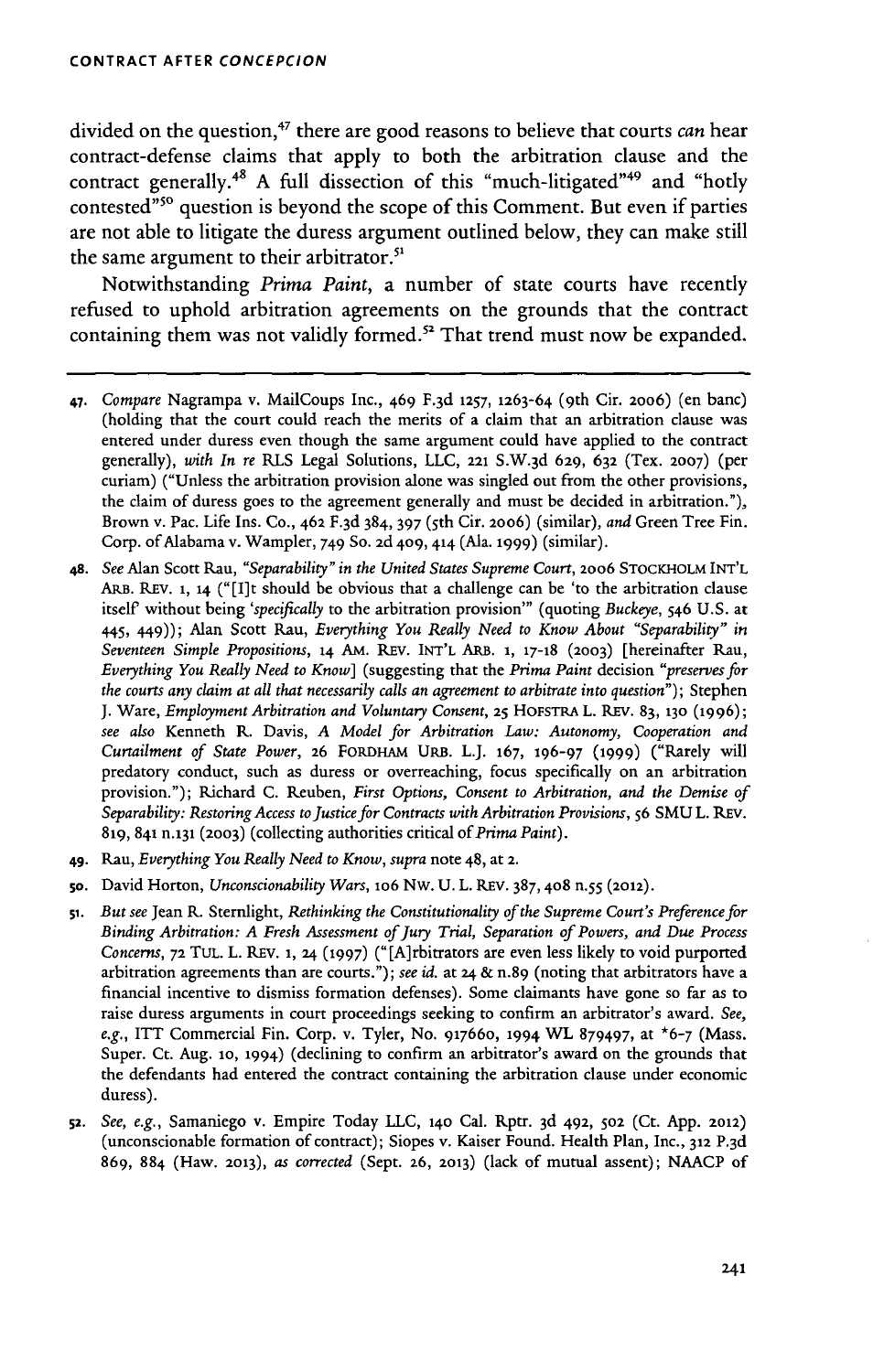Courts should employ the theory of "economic duress" to hold that no valid contract can be formed when an offeror proposes a take-it-or-leave-it deal requiring the offeree to either **(i)** consent to a nonnegotiable contract clause requiring arbitration of all disputes or else **(2)** forego something that a reasonable person would deem necessary for modern life.<sup>53</sup> Such a deal is a Hobson's choice, not a contract.

Traditionally, the doctrine of duress applied only when the contract was signed under physical coercion or threat. Over the course of the last several decades, however, courts and scholars have expanded the concept of duress. In modern courts, claims of "economic duress" are commonplace.<sup>54</sup> Although the "vagueness of the concept of economic duress"<sup>55</sup> has been widely bemoaned, courts evaluating economic-duress claims usually consider the terms of the challenged contract in order to determine whether "a party with superior bargaining power coerce[d] the other party into agreeing to a contract out of severe economic necessity."<sup>56</sup> In many state and federal courts, economicduress claims are evaluated under a "no reasonable alternative" test.<sup>57</sup> Under this framework, courts will interrogate the terms offered to the party alleged to have violated the contract. If the court finds that this party had no reasonable

Camden Cnty. **E.** v. Foulke Mgmt. Corp., **24** A.3d *777, 794* (N.J. Super. Ct. App. Div. **2011)** (same); Figueroa v. THI of New Mexico at Casa Arena Blanca, LLC, **306** P.3d 480, **491** (N.M. Ct. App. **2012)** (unconscionable formation of contract); see also York v. Dodgeland of Columbia, Inc., 749 S.E.2d **139, 145 (S.C.** Ct. App. **2013)** (recognizing that, under the FAA, state courts can refuse to enforce an arbitration clause if no "meeting of the minds to arbitrate existed").

**s3.** Justice Breyer hinted at a duress theory in his *Concepcion* dissent, but this option has not yet been fully explored in the literature. *See* AT&T Mobility LLC v. Concepcion, **131 S.** Ct. **1740,** 176o (2011) (Breyer, J., dissenting) ("If California had applied its law of duress to void an arbitration agreement, would it matter if the procedures in the coerced agreement were efficient?").

**<sup>54.</sup>** *See, e.g.,* Gen. Motors Corp. v. Paramount Metal Prods. Co., **90** F. Supp. **2d 861** (E.D. Mich. 2000); Austin Instrument, Inc. v. Loral Corp., **272** N.E.2d *533* (N.Y. **1971);** Capps v. Ga. Pac. Corp., 453 P.2d 935, 938 (Or. **1969).** Some jurists have recognized the similar formation defense of "moral duress." The Illinois courts, for example, have long held that parties should be able to claim "moral duress" to void contracts that allowed the superior party to "[take] undue advantage of the business or financial stress or extreme necessities or weakness of another." Rees v. Schmits, **164** Il. App. **250,** 258 (1911); *see also* Chicago & A.R. Co. v. Chicago, V. &W. Coal Co., 79 Ili. **121, 130** (1875) (early use of moral-duress theory).

**<sup>55.</sup>** Roberto Mangabeira Unger, *The Critical Legal Studies Movement,* 96 HARv. L. REv. 561, **629 (1983).**

**S6.** Candace Zierdt & Ellen S. Podgor, *Corporate Deferred Prosecutions Through the Looking Glass of Contract Policing,* 96 Ky. L.J. **1, 26-27** (2008).

**<sup>57.</sup>** Grace M. Giesel, *A Realistic Proposal for the Contract Duress Doctrine, 107* W. VA. L. **REv.** 443, 448 **(2005);** *see also id.* at *474-75* & nn.184-189 (collecting cases applying this test).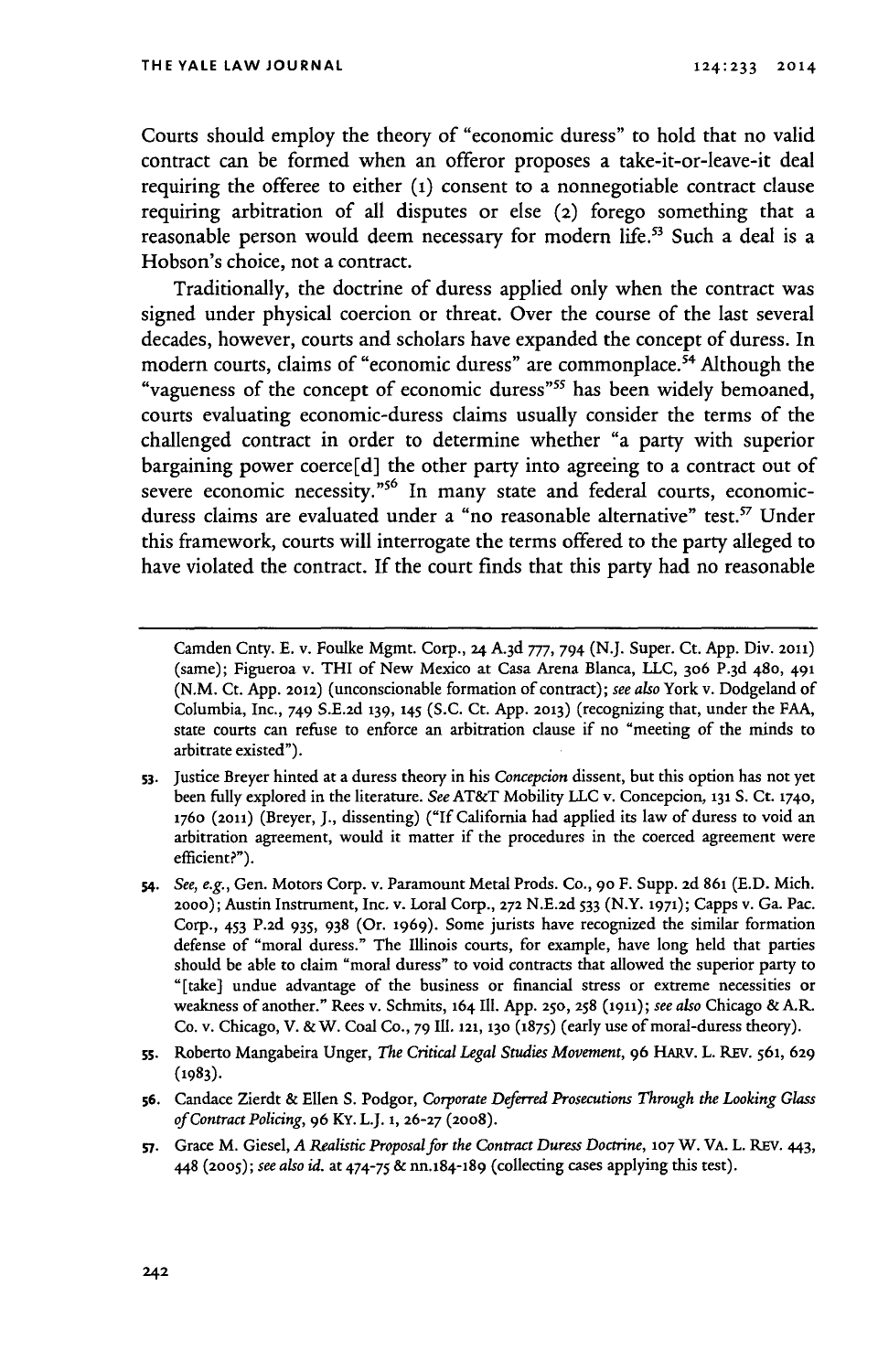choice other than to consent to the terms offered, then the court will hold that no valid contract was ever formed.

The precise elements of an economic-duress claim vary from jurisdiction to jurisdiction. Many courts require a showing that the party with superior bargaining power committed a wrongful act, threatened the party with inferior bargaining power, or otherwise engaged in oppressive or coercive behavior.<sup>58</sup> Forced arbitration satisfies this requirement. In the context of employment arbitration, the wrongful act may be refusing to grant or continue employment unless the employee agrees to waive her right to litigate employment disputes before a court or an administrative agency.<sup>59</sup> In the context of consumer arbitration, the wrongful act may be the merchant's refusal to make an essential service available unless consumers agree to arbitrate all disputes arising under some nonnegotiable contract. Given that economic duress is a court-made concept, courts could also loosen or even suspend the wrongful-act requirement in the forced-arbitration context, where the equities so strongly favor the claimant.

Although the economic-duress defenses outlined above are colorable under existing law, these defenses would be nearly foolproof under the broader theories of duress that have been advanced by some feminist scholars. These theories suggest that duress claims should focus not just on economic conditions, but also on the power imbalance between the parties. Deborah Waire Post has argued that, "[w]hen we discuss only *economic* duress," we understate "the role law plays in creating and maintaining structures of subordination" and prevent the emergence of "a law of contracts that grapples with inequalities that exist-not just between individuals, but between groups or classes of people."<sup>60</sup> Elsewhere, Catharine MacKinnon has noted that contract law has long been "criticized for abstracting from gender by assuming an arm's length atomism in transactions, and for presupposing behaviors and

s8. *See, e.g.,* Teradyne, Inc. v. Mostek Corp., *797* F.2d 43, *57* (Ist Cir. **1986);** Fees v. Mut. Fire **&** Auto. Ins. Co., **490** N.W.2d 55 , **58** (Iowa 1992).

**<sup>5</sup>g.** *See, e.g.,* Standard Coffee Serv. Co. v. Babin, **472 So. 2d 124,** 125 (La. Ct. App. 1985) (holding that an arbitration clause was obtained through duress when an employer threatened dismissal if employee refused to sign); *In re* RLS Legal Solutions, **L.L.C., 156** S.W.3d 16o, **<sup>165</sup>**(Tex. Ct. App. **2005)** (holding that an arbitration clause was obtained through duress when an employer withheld wages until an employee agreed to arbitrate), *rev'd,* **221** S.W. 3d **629** (Tex. **2007);** *supra* note **21** (discussing *Sonic Irs* suggestion that forcing employees to waive their right to an administrative hearing on an employment dispute is unconscionable).

*<sup>6</sup>o.* Deborah Waire Post, *Outsider Jurisprudence and the "Unthinkable" Tale: Spousal Abuse and the Doctrine of Duress, 26 U. HAW. L. REV. 469, 483 (2004).*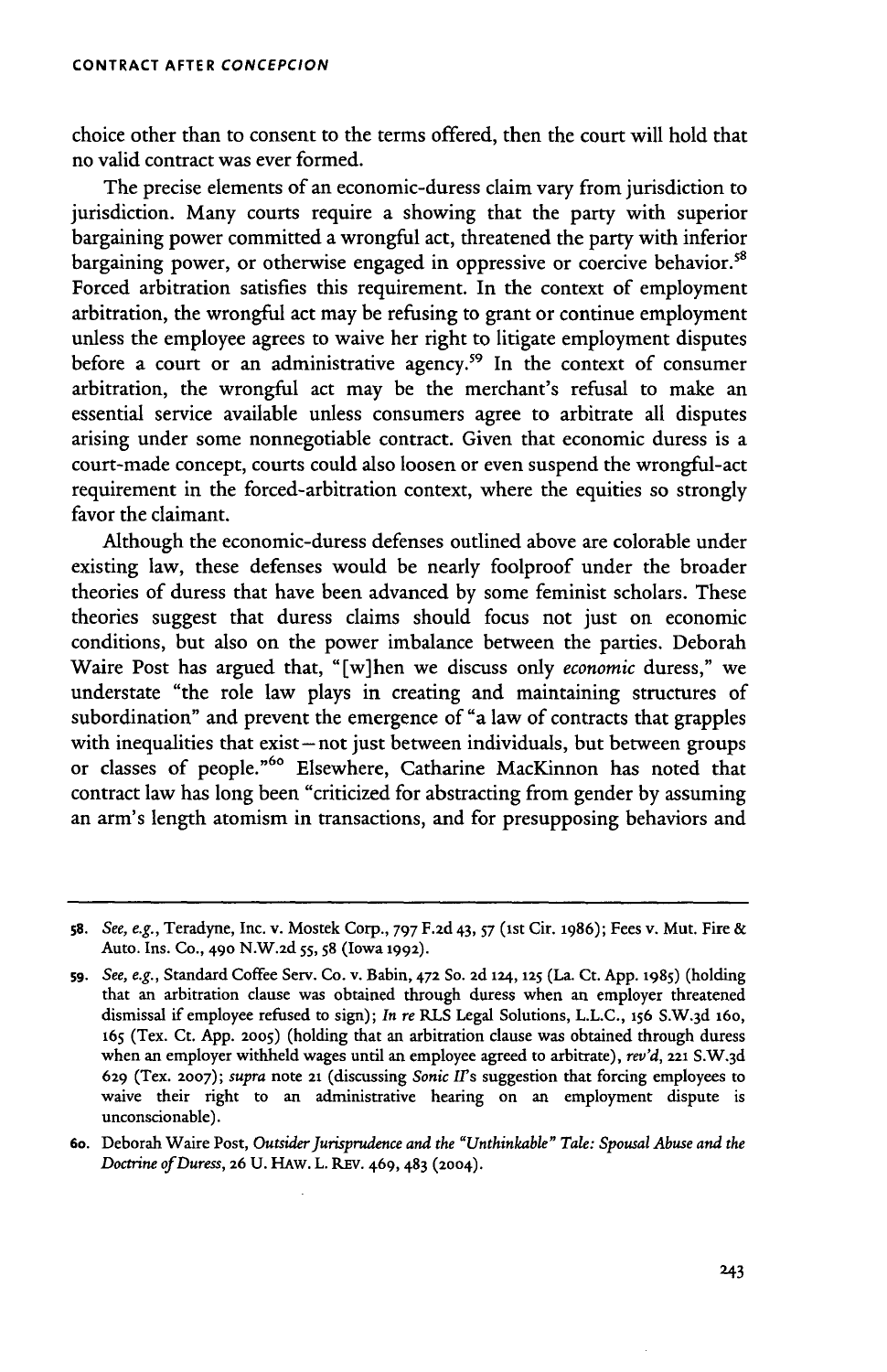forms of power that imagine and favor men over women."<sup>61</sup> Building on these observations, Orit Gan has argued for "the development of a broader, more complex duress doctrine that is sensitive to social inequality and context and that includes aggrieved parties' experiences and perspectives."<sup>62</sup> This theory would allow judges to deploy duress doctrine to void all sorts of contracts  ranging from spousal agreements to mortgages to forced-arbitration clauses.  $63$ 

State courts have already begun to explore the application of duress doctrine to forced-arbitration clauses. Although the majority of these courts have dismissed the economic-duress argument,  $64$  a few have been receptive.  $65$ Those hostile to the duress argument often insist that, despite the adhesive nature of forced-arbitration clauses, consumers simply are not "deprived **...** of their free will" when they agree to arbitrate.<sup>66</sup> The Supreme Court itself has repeatedly insisted that arbitration "is a matter of consent, not coercion."<sup>67</sup> Bu the Supreme Court's "hypnotic"<sup>68</sup> obsession with consent is impossible to square with the facts on the ground. Given the near ubiquity of forcedarbitration clauses, it has now become routine to offer consumers an all-ornothing option to either accept a forced-arbitration clause or else forego some commodity that is necessary "to live in the twenty-first century."<sup>69</sup> In such

- 61. Catharine A. MacKinnon, *Reflections on Sex Equality Under Law,* loo YALE L.J. **1281, 1295 (1991);** *see also* Clare Dalton, *An Essay in the Deconstruction of Contract Doctrine,* 94 YALE L.J. 997, **1024-36** (1985).
- **62.** Orit Gan, *Contractual Duress and Relations of Power,* 36 HARv. J.L. & **GENDER 171, 171 (2013).**
- *63. Id.* at 207-08.
- **64.** *See, e.g.,* Bama's Best Housing, Inc. v. Hodges, 847 So. **2d 300, 304** (Ala. **2002);** Richards v. Allianz Life Ins. Co. of N. Am., **62** P. 3d 32o, **326-30** (N.M. Ct. App. 2002); Vickery Transp., Inc. v. HEPACO, Inc., No. W2003-01512-COA-R3CV, 2004 WL 2280421, at <sup>\*</sup>3 (Tenn. Ct. App. Oct. 4, 2004).
- **65.** *See, e.g., In re* RLS Legal Solutions, L.L.C., **156** S.W.3d 16o, **165** (Tex. Ct. App. **2005).** This opinion was later reversed **by** the Texas Supreme Court, which held that the arbitrator should have decided the duress question. **221** S.W.3d at **631.** *See also Ex* parte Early, 8o6 So. **2d** 1198, **1202** (Ala. **2001)** (vacating an order compelling arbitration and remanding for further proceedings on an economic-duress claim); ITT Commercial Fin. Corp. v. Tyler, No. 91766o, 1994 WL 879497, at \*6-7 (Mass. Super. Ct. Aug. **1o,** 1994).
- **66.** Acquaire v. Canada Dry Bottling, **906** F. Supp. **819, 827** (E.D.N.Y. **1995).**
- **67.** Stolt-Nielsen S.A. v. AnimalFeeds Int'l Corp., *559* U.S. **662,** 681 **(2010)** (quoting Volt Info. Scis., Inc. v. Bd. of Trs. of Leland Stanford Junior Univ., 489 U.S. 468, 479 **(1989)** (internal quotation marks omitted)).
- **68.** Rau, *Everything You Really Need to Know, supra* note 48, at *s.*
- **69.** Allan B. Diamond, Remarks at the **2014** American Constitution Society National Convention: Your Day in Court? The Undermining of Access to Justice, at 14:21-15:22, YOUTUBE (July 23, 2014), https://www.youtube.com/watch?v=5gE9HR4dD74 [http:// perma.cc/T7MQ-SF56].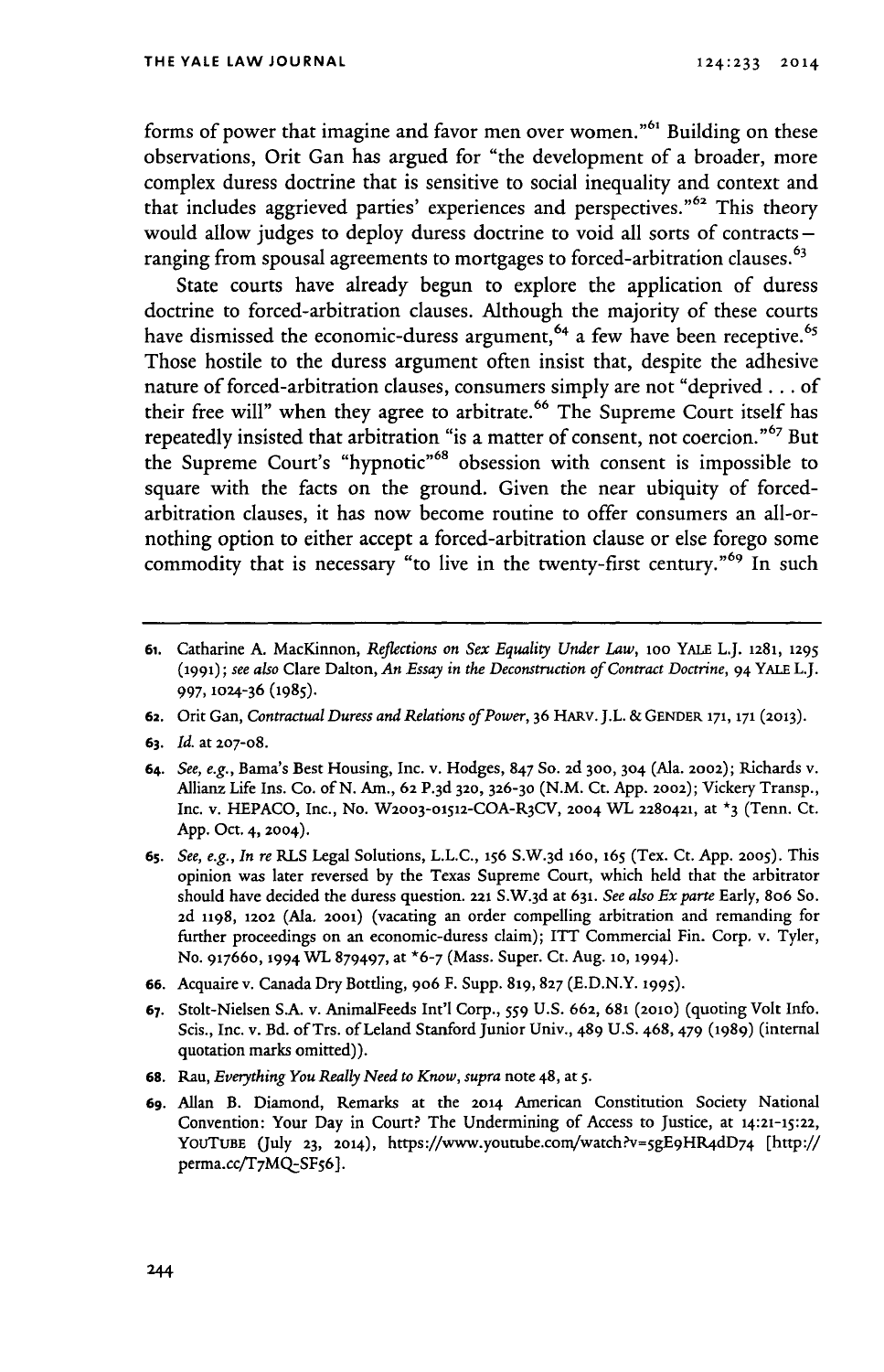cases, the duress doctrine should be viewed as a valid defense to the forcedarbitration clause.

Consider, for example, regional monopolies. Many areas are serviced by one Internet service provider, $7^{\circ}$  one public utility, one hospital, or one airline. The contracts used by these monopolies often contain a forced-arbitration clause to which consumers must agree before receiving an essential service. For instance, many Americans live in areas where the only provider of cellular service is either Sprint or AT&T-both of which require the consumer to "consent" to arbitration.<sup>7</sup> When asked to enforce these arbitration clauses, a judge should apply the "no reasonable alternative" test to hold that the consumer entered the contract for the essential good under duress and therefore no contract was ever actually formed. Such a holding would be a logical extension of previous cases holding that a company's status as the sole supplier of a particular product may subject the company to economic-duress claims in certain circumstances.<sup>72</sup>

But the problem is not limited to regional monopolies. Consumers often find that they have a choice of suppliers but no choice whether to arbitrate. Suppose, for example, that a consumer wants cable television but is not happy with the mandatory arbitration clause in her contract with Comcast.<sup>73</sup> This consumer likely has no alternative options. *All* of America's leading cable

**<sup>70.</sup>** *See* Schnuerle v. Insight Commc'ns Co., **376** S.W. 3d 561, 566 (Ky. **2012)** (discussing arbitration clause in contracts with "the only local broadband cable Internet provider" in Jefferson County, Kentucky).

*<sup>71.</sup> Wireless Customer Agreement,* AT&T **§** 2.2, http://www.att.com/shop/legalterms.html?toskey =wirelessCustomerAgreement&#disputeResolutionByBindingArb [http ://perma.cc/Y93Z -AQKP]; *Terms and Conditions,* SPRINT **SOLUTIONS** INC., http://www.citizen.org/documents /Sprint-Forced-Arb-Contract.pdf [http://perma.cc/8ZVK-H53H]. In some areas, such as northwest Connecticut, Verizon is the only cell-service provider. Shako Liu, *Verizon 4G Network to Enter Northwest Corner's Dead Zone,* LITCHFIELD CNTY. TIMEs, Feb. 3, 2014, http:// www.countytimes.com/articles/2o14/o2/o3/news/doc52fo12b19356e696173898.txt [http:// perma.cc/FC7L-59CE]. That company requires its customers either to arbitrate disputes or to bring individual actions in small-claims court. *Customer Agreement,* VERIZON, http://www.verizonwireless.com/b2c/support/customer-agreement [http://perma .cc/EW8W-SEZS].

**<sup>72.</sup>** *See, e.g.,* Thomas Constr. Co. ofMo. v. Kelso Marine, Inc., 639 **F.2d 216, 220** & n.4 (5th Cir. Mar. **1981)** (successful economic-duress claim involving general contractor's dealings with the only bulk concrete supplier in the area); Gen. Motors Corp. v. Paramount Metal Products Co., **90** F. Supp. 2d **861,** 875 (E.D. Mich. **2000)** (economic-duress claim involving GMC's sole supplier of seat frames); Hous., Inc. v. Weaver, **246** S.E.2d 219, **226** (N.C. Ct. App. **1978),** *affd,* **251** S.E.2d 457 (N.C. **1979)** (successful economic-duress claim involving defendant's "status as sole supplier of stone" in the area).

**<sup>73.</sup>** *Comcast Agreement for Residential Services,* COMCAST § **13(f)(2),** http://www.comcast.com /Corporate/Customers/Policies/SubscriberAgreement.html [http://perma.cc/PF54-6RHS].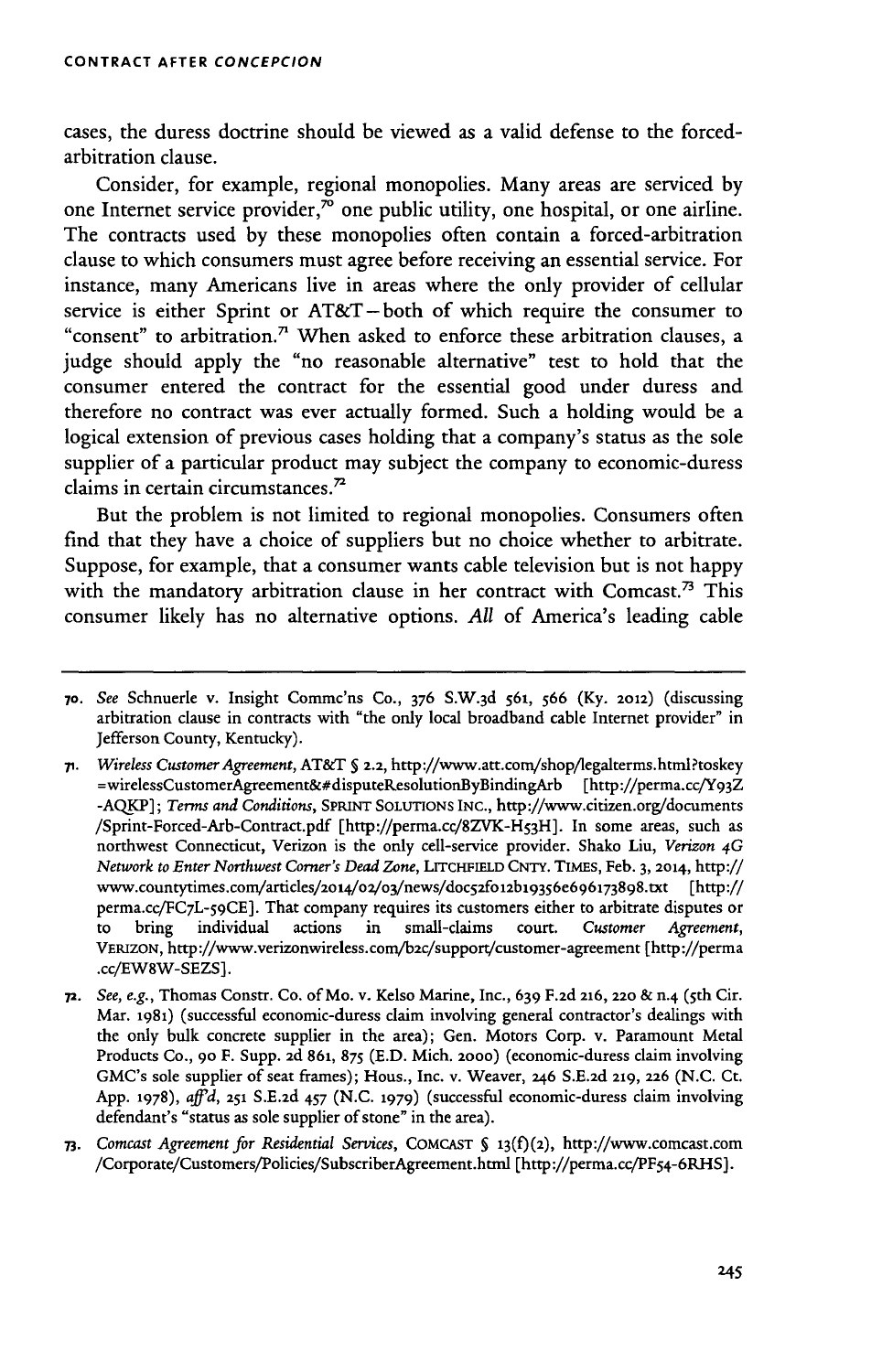providers - Comcast, TimeWarner,<sup>74</sup> Charter Communications,<sup>75</sup> and  $AT\&T^{6}$  – require individual arbitration of disputes, although some of these providers allow customers to opt out of arbitration **by** notifying the company within thirty days of beginning service.<sup>77</sup> And although the problem is particularly pronounced in the area of cable and telecommunications,

forced arbitration is becoming so widespread that in *many* industries **... it** is not possible to shop around for a product or service that doesn't require forced arbitration. Today it is increasingly difficult to find insurance, a credit card, cell phone, a brokerage for a retirement account, or a nursing home, for example, where forced arbitration isn't required.78

Thus, despite the Supreme Court's attempt to pull the wool over the nation's eyes, it is clear that Americans are not binding themselves to arbitrations **by** choice. They "consent" to these arbitration clauses because they don't know what else to do.

#### **CONCLUSION**

Writing near the end of the recent financial crisis, John Lanchester observed that **"[m]odern** banks are creations of the state, made **by** our choices, and we can shape them any way we want. It's time to make our banks do the

**<sup>74.</sup>** *Residential Services Subscriber Agreement,* **TIMEWARNER § 15(b),** http://help.twcable.com /RSSA\_English.pdf [http://perma.cc/3TD-RFJH].

**<sup>75.</sup>** *Charter Communications Terms and Conditions of Residential Service,* **CHARTER COMMUNICATIONS,** https://www.charter.com/browse/content/residential-video [http://perma.cc/6N4F-B6NT].

*<sup>76.</sup> AT&T U-verse Voice and TV Terms of Service,* AT&T **5** u(a), http://www.att.com/u-verse/att -terms-of-service.jsp [http://perma.cc/PR53-7ZB4].

*<sup>7.</sup> See Comcast Terms, supra* note **73, § 13(c);** *Charter Terms, supra* note *75; TimeWarner Terms, supra* note *74,* **§** i5(e). Cox Communications, another leading company, does not make its user agreement for cable available online. DirectTV, a leading provider of satellite television, requires arbitration and does not allow its customers to opt out. *Customer Agreement, DIRECTTV § 9(c), http://www.directv.com/learn/pdf/042411\_customer* -agreement **for** web.pdf [http://perma.cc/S4NS-ZVMF].

*<sup>78.</sup> Forced Arbitration,* **NAT'L Ass'N OF CONSUMER ADVOCATES,** http://www.naca.net/issues /forced-arbitration [http://perma.cc/GVR-KA7E] (emphasis added). For a list of companies requiring arbitration in each of these industries, see *Forced Arbitration Rouges Gallery, PUBLIC* **CITIZEN,** http://www.citizen.org/forced-arbitration-rogues-gallery [http:// perma.cc'T275-GWG5].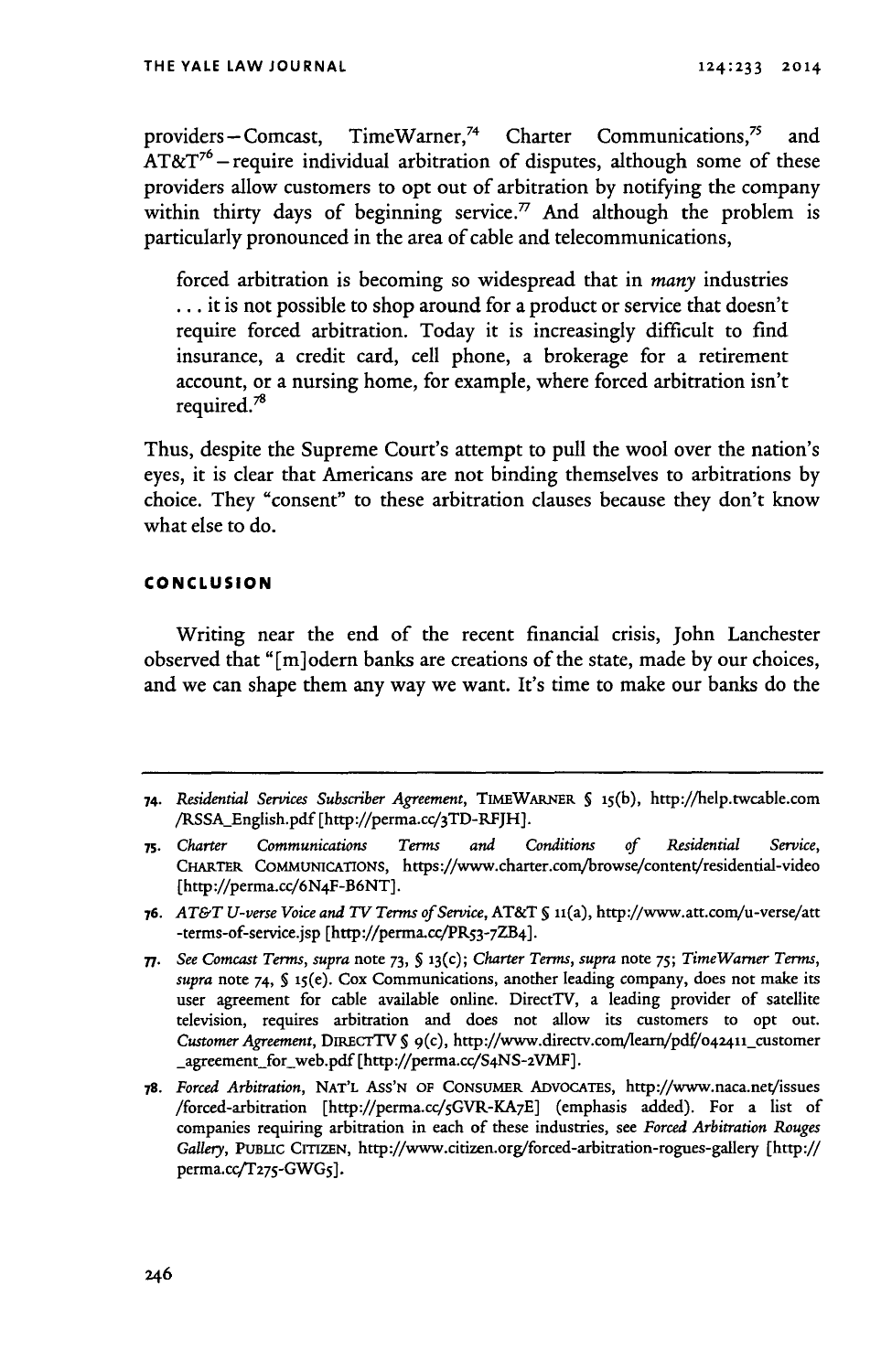things we need."<sup>79</sup> The same can be said for contracts. Many have argued that the proliferation of forced-arbitration clauses has stripped lay claimants of basic procedural protections and given big business the ability to abuse consumers without fear of class-action liability. Some state-court judges, sympathetic to this position, have illuminated a path forward by explaining how to limit the federal colonization of contract law. Their innovations should now be embraced and expanded.

This Comment has explored the ways in which state-court judges, locked in a tug-of-war with the Supreme Court, have reacted to *Concepcion.* These judges have held that **FAA** preemption does not apply when state courts regulate arbitration without disturbing its fundamental attributes; when state courts use a contextual approach to unconscionability; when state courts interrogate the formation of the contract as a whole; or when state courts find that the procedure specified in some agreement does not actually constitute an arbitration. This Comment has also suggested that courts and arbitrators should apply the doctrine of duress to hold that certain "contracts" containing forced-arbitration clauses were never validly formed and therefore cannot be enforced.

Even if state courts do not embrace the particular theories outlined above, they should continue to explore the legal space left open by *Concepcion.* Indeed, despite recent judicial innovations, there remains much cause for pessimism. For so long as the current majority remains on the Supreme Court, Americans must live with a troubling reality: that nearly that every action they take **-** right down to eating a bowl of Cheerios<sup>80</sup> – could constitute a waiver of their right to enter a court.

JAMES DAWSON.

\* Yale Law School, J.D., **2014.** Many thanks to Judith Resnik for supervising this project. For helpful conversations and suggestions, I am grateful to Emily Barnet, Rachel Bayefsky, Daniel Herz-Roiphe, John Lewis, Neel Lalchandani, Brian Lipshutz, Andy Pincus, and Katie Wynbrandt.

**<sup>79.</sup>** John Lanchester, *Let's Consider Kate,* **LONDON** REVIEW **OF** BOOKS, July 18, **2013,** at 8, http://www.lrb.co.uk/v35/ni4/john-lanchester/lets-consider-kate [http://perma .cc/UXM7-6JJ8].

so. Stephanie Strom, *When 'Liking' a Brand Online Voids the Right to Sue,* N.Y. TIMES, Apr. **16,** 2014, http://www.nytimes.com/2ol4/o4/i7/business/when-liking-a-brand-online -voids-the-right-to-sue.html [http://perma.cc/R2G6-6WBA]. This policy was later amended. See Cheerios Backtracks: It's OK to "Like" Without Losing Your Rights, supra note 21.